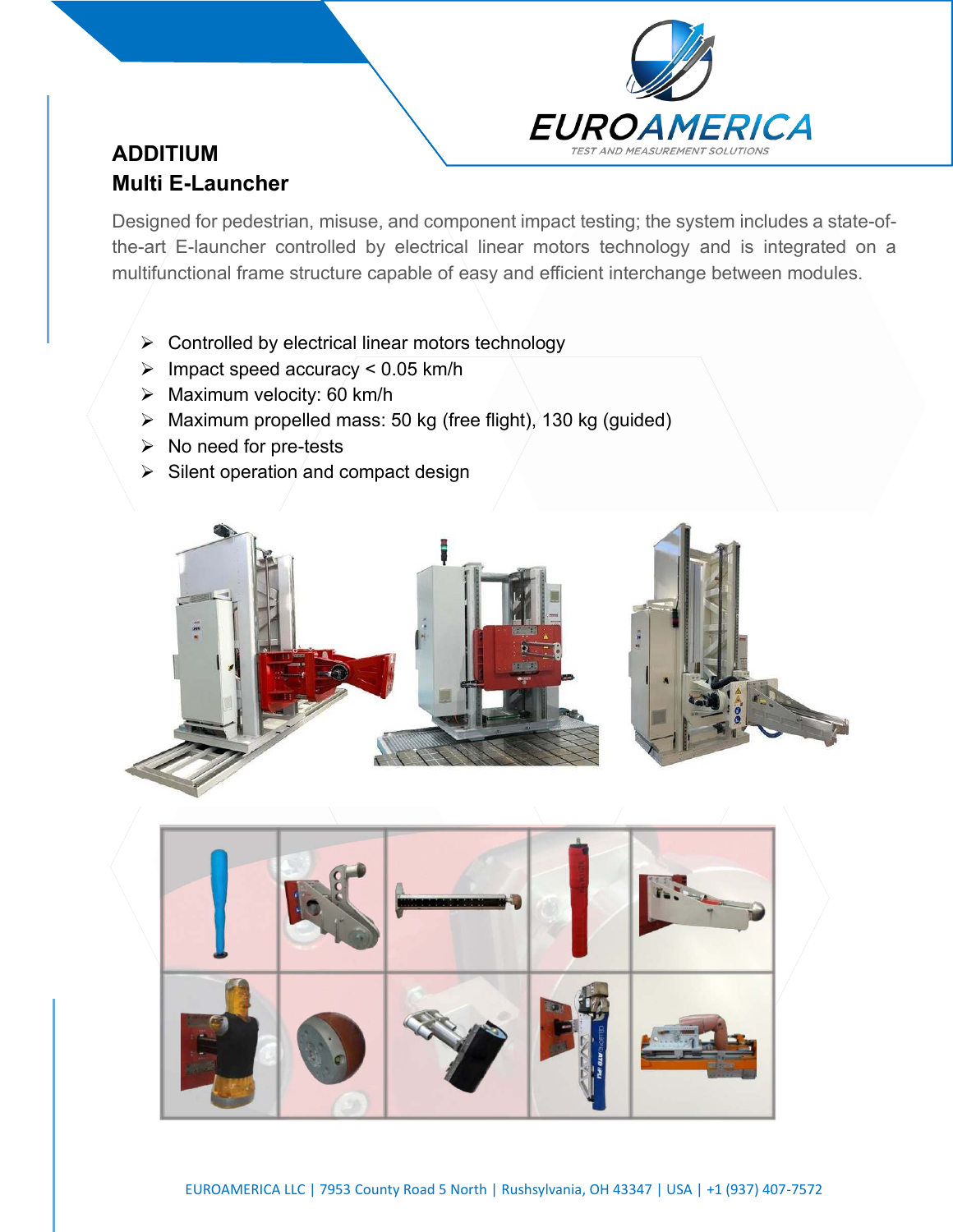

## **Additional Information**

| <b>E-Launcher</b><br><b>Family</b>                 | E-Launcher<br>1205    | E-Launcher<br>0935 | E-Launcher 1235   | E-Launcher 1750  | E-Launcher<br>0705 |
|----------------------------------------------------|-----------------------|--------------------|-------------------|------------------|--------------------|
| Max. Speed<br>(m/s)                                | 12.5 m/s (45<br>km/h) | 9 m/s (32 km/h)    | 12 m/s (43 km/h)  | 17 m/s (61 km/h) | 7 m/s (25<br>km/h) |
| Max.<br>Impactor<br><b>Weight (Free</b><br>Flight) | 6.8 kg                | 35 kg              | 35 kg             | 50 kg            | 5 kg               |
| Max. Impact<br>Weight<br>(Guided)                  | ۰                     | 50 kg              | 100 kg            | 130 kg           |                    |
| Energy                                             | $1,200$ Jules         | 3,000 Jules        | 3,700 Jules       | 5,200 Jules      | 500 Jules          |
|                                                    |                       |                    | <b>TELEVISION</b> |                  |                    |

### **Control System**

State-of-the-art modular, expandable, and robust control hardware architecture with a fanless embedded PC that utilizes a real-time operative system and a friendly user interface, opearated from a movable control stand. Integrated DAS, contact inputs and trigger outputs incuded.

### **Regulations**

*Pedestrian*: ECE R127, European Directive 78/2009, 631/2009, EEVC-WG17, GTR No. 9, Euro NCAP, JNCAP, KNCAP, US NCAP, C-NCAP, ANCAP, Japan Article 18 A99, AIS 100 *Guided Head*: ECE R12, FMVSS 201/203, GB11557

*Body Block*: ECE R12, FMVSS 203, GB 11557

*Head Form Pendulum*: ECE R21, FMVSS 201/202A, ECE R17, ECE R25, ECE R80, TRIAS 20, GB 11552

*Free Motion Head Form (FMH):* FMVSS 201U

*Ejection Mitigation*: FMVSS 226

*Knee Impact & Misuse Test*

EUROAMERICA LLC | 7953 County Road 5 North | Rushsylvania, OH 43347 | USA | +1 (937) 407-7572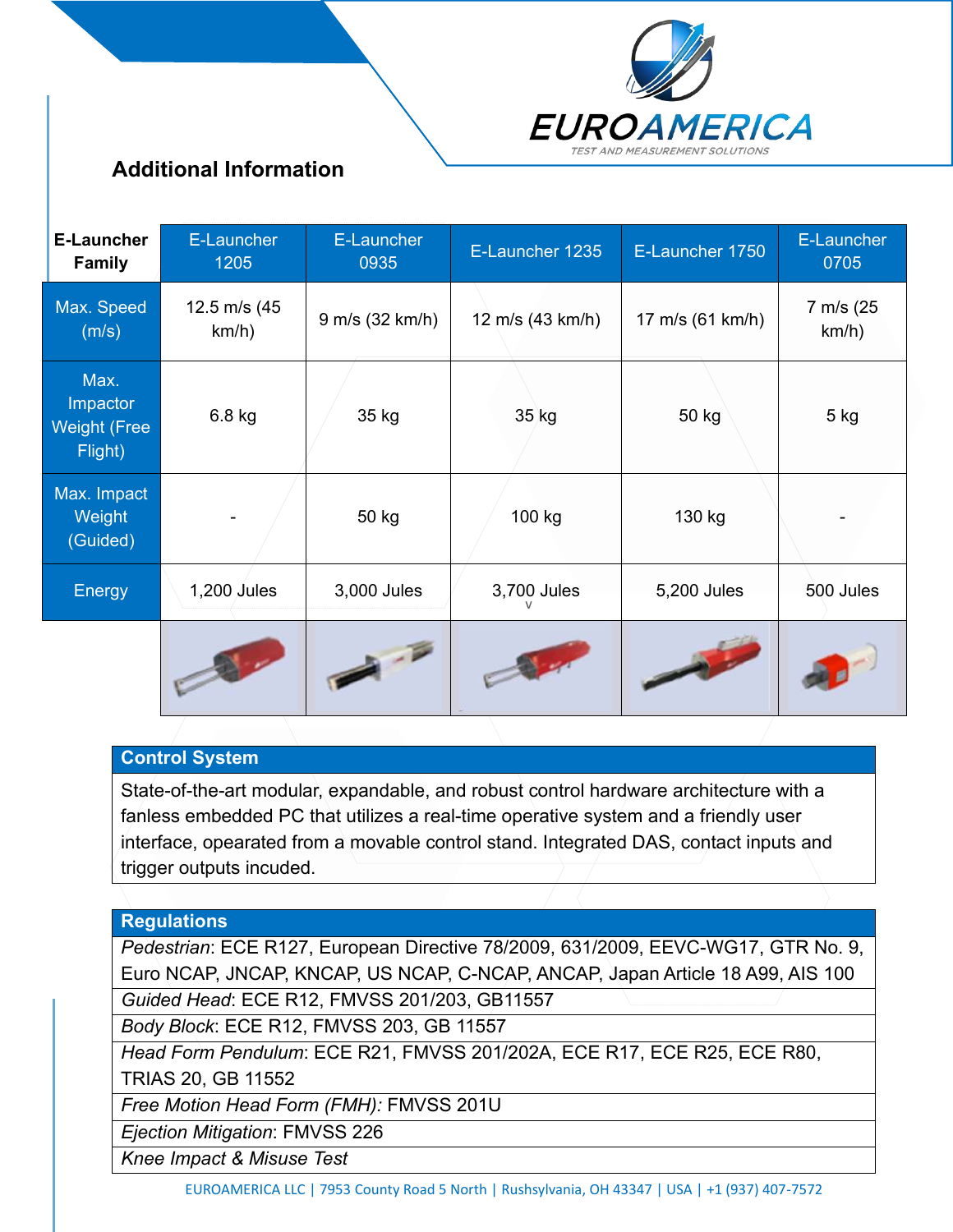

## **Linear Motors vs. Hydraulics**

#### **General**

A linear actuator is the generic name for a device able to accelerate a mass ("impactor") up to a target speed in a controlled way. Usually, this propulsion event occurs in a linear guided path up to the point where the impactor is released either in a free flight or still guided final free run at target speed.

The technologies for linear actuator systems have been in evolution during the last years. Old days, open loop pneumatics systems were replaced by close loop hydraulic systems for accuracy improvement. However, in the present, the improvements in the digital power electronics control bring actuators controlled by Linear Motors as a real and affordable option with many advantages. Therefore, linear motors is the technology selected by ADDITIUM for its new family of launchers.

 $\sqrt{ }$ 

### **Comparison Table**

Ι

This table compares the two technologies: Linear Motor (LM) versus Hydraulic based linear actuators and explains the advantages of modern application of electric systems.

| <b>Feature</b>                    | <b>Linear Motor Actuator</b>                                                                   | <b>Hydraulic Actuator</b>                                                                                                                      |  |
|-----------------------------------|------------------------------------------------------------------------------------------------|------------------------------------------------------------------------------------------------------------------------------------------------|--|
| Acceleration during<br>propulsion | Mean acceleration is lower,<br>protecting impact shapes from<br>high force peaks               | High acceleration peaks that<br>could influence impactors<br>instrumentation                                                                   |  |
| Controllability &<br>Accuracy     | Better controllability & accuracy<br>due to the lower level<br>acceleration propulsion impulse | More difficult controllability as<br>propulsion distance is shorter<br>and hydraulics non-linear<br>effects requires better control<br>tuning. |  |
| Repeatability                     | Higher repeatability as system is<br>less influenced by external factors                       | Influenced by more factors that<br>need to be controlled such as<br>oil temperature, accumulator<br>charge pressure, etc.                      |  |